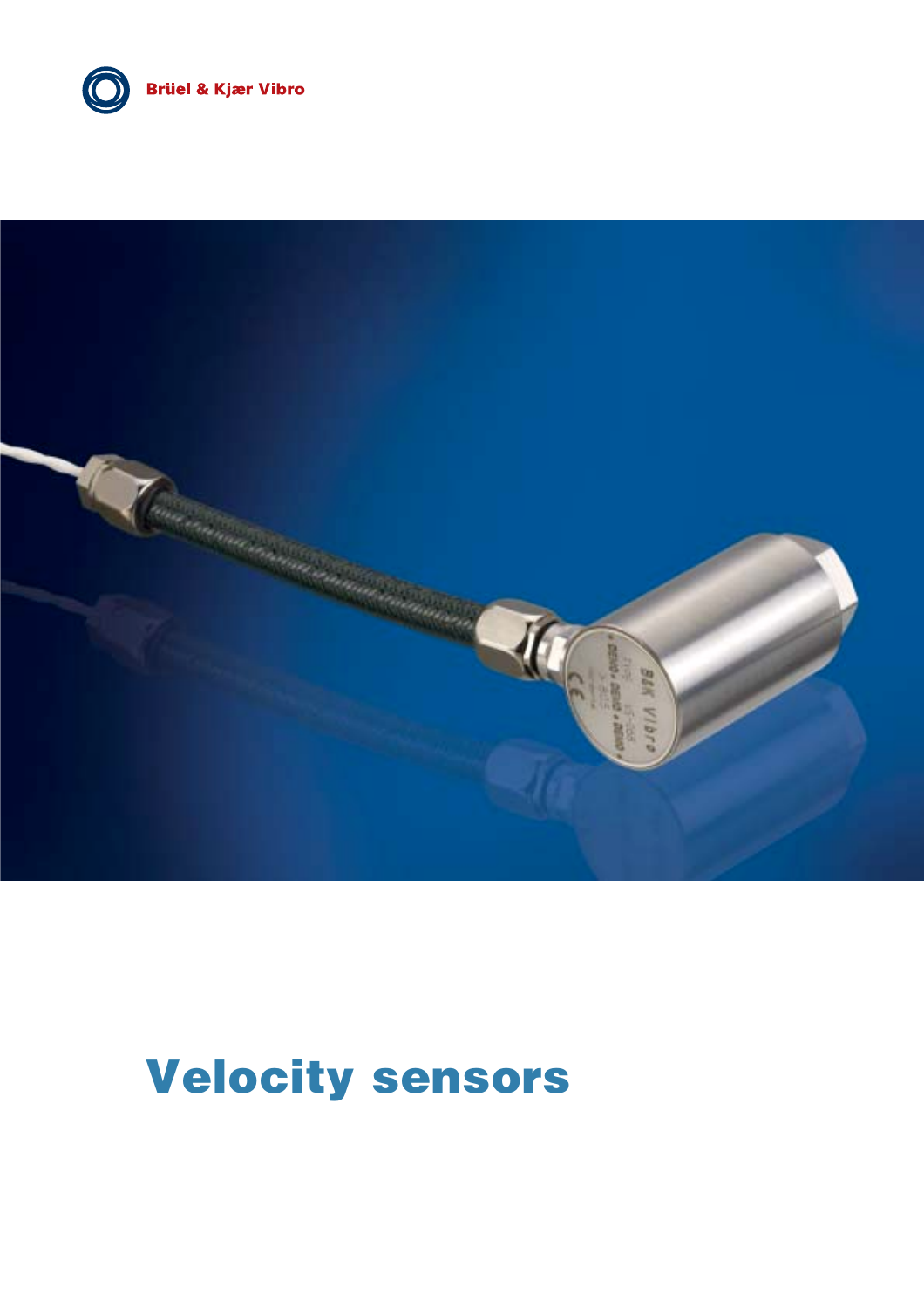### **Quality products from a single source**

For more than 50 years, Brüel & Kjær Vibro has been a leading manufacturer of vibration measuring instruments and machine condition monitoring systems.

Brüel & Kjær Vibro provide world-wide services as well as rapid and customized system solutions.

For measuring and monitoring mechanical vibration in rotating machines, the technically correct acquisition of measurements is essential.

#### **The appropriate sensor for your measurement task**

**With the extensive product range of Brüel & Kjær Vibro sensors, you will find the most suitable solution for your application.**

#### **Velocity sensors for the measurement of**

- **absolute casing vibration**
- **absolute bearing vibration**

#### **Displacement sensors and inductive displacement sensors for the measurement of**

- relative shaft vibration
- relative shaft position
- absolute and relative expansion
- speed and phase position
- eccentricity

All brochures are available in PDF-file format from: www.bkvibro.com

Brüel & Kjær Vibro reserves the right to change specifications and accessories without prior notification.



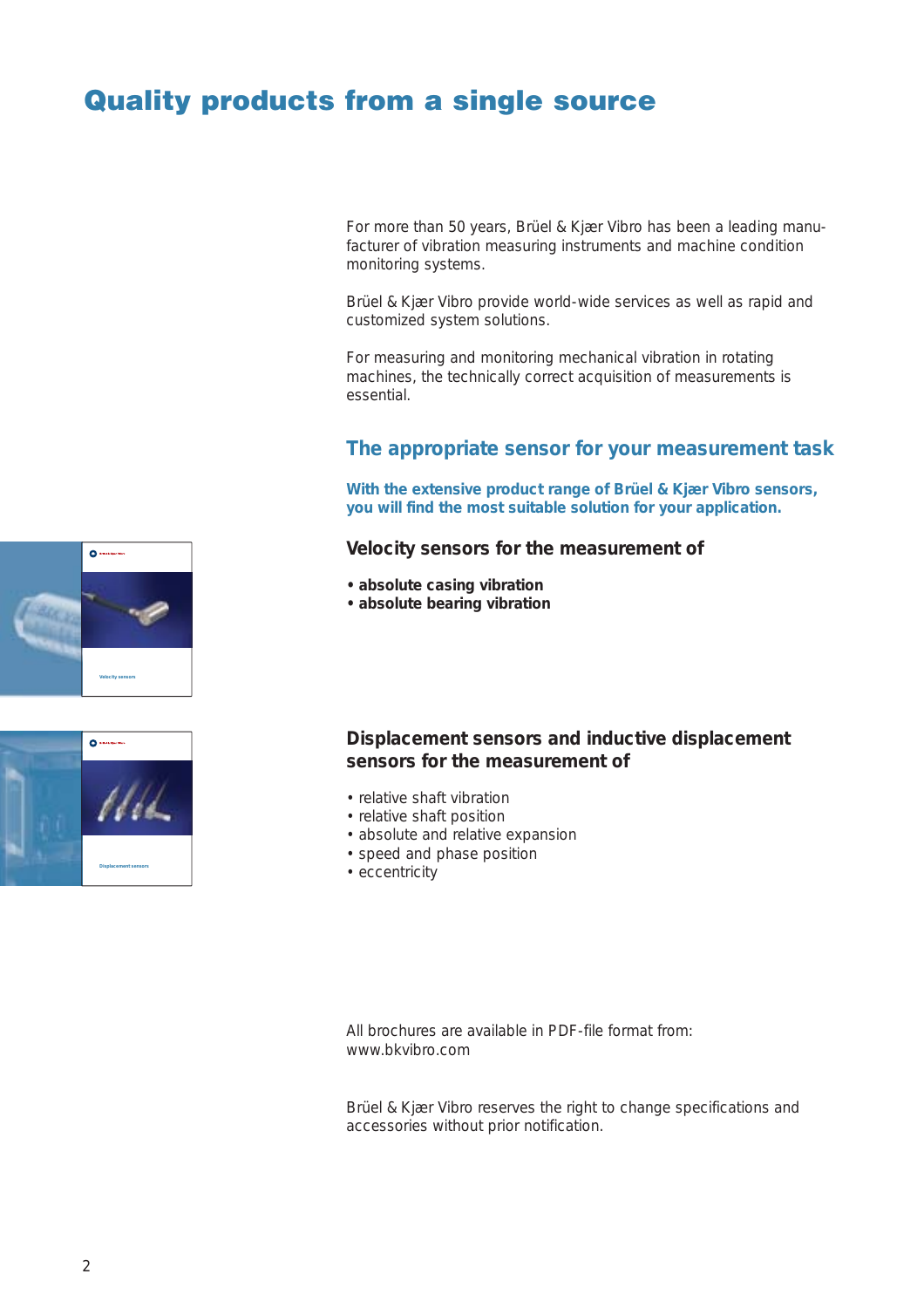#### **Range of applications**

The velocity sensors of Brüel & Kjær Vibro measure mechanical vibrations in the **frequency range 1 Hz to 2,000 Hz.** Their high level of reliability has been proven by long-term installations in industry.

Velocity sensors are used for the measurement of the

- absolute casing vibrations
- absolute bearing vibrations in machines.

#### **Coordinated solutions**

The resonant frequencies of the velocity sensors are at 8 Hz or 15 Hz depending upon their different constructional features. Through electronic linearization of the respective frequency range it is possible to also measure vibrations that lie well below these resonant frequencies with high accuracy. The measuring and monitoring instruments of Brüel & Kjær Vibro operate with linearization circuits which are exactly tuned to the characteristics of our velocity sensors.

#### **The essential benefits**

- Selection of the adequate velocity sensor for the application from a variety of different constructional types for
	- high temperatures
	- explosive and hazardous areas and
	- underwater applications
- High suitability for industrial use thanks to the stainlesssteel casing:
	- oil, water and dust-tight
	- low sensitivity to disturbing factors
	- suitable for use in a chemically aggressive environment and
	- low sensitivity to external magnetic fields through special construction
- Simple mounting due to - central threaded bore as well as the technically suitable installation accessories, cable and protective conduit
- Easy connection to the measuring instruments because
	- the active velocity sensor does not require a power supply and
	- delivers a high output voltage at a low internal resistance.







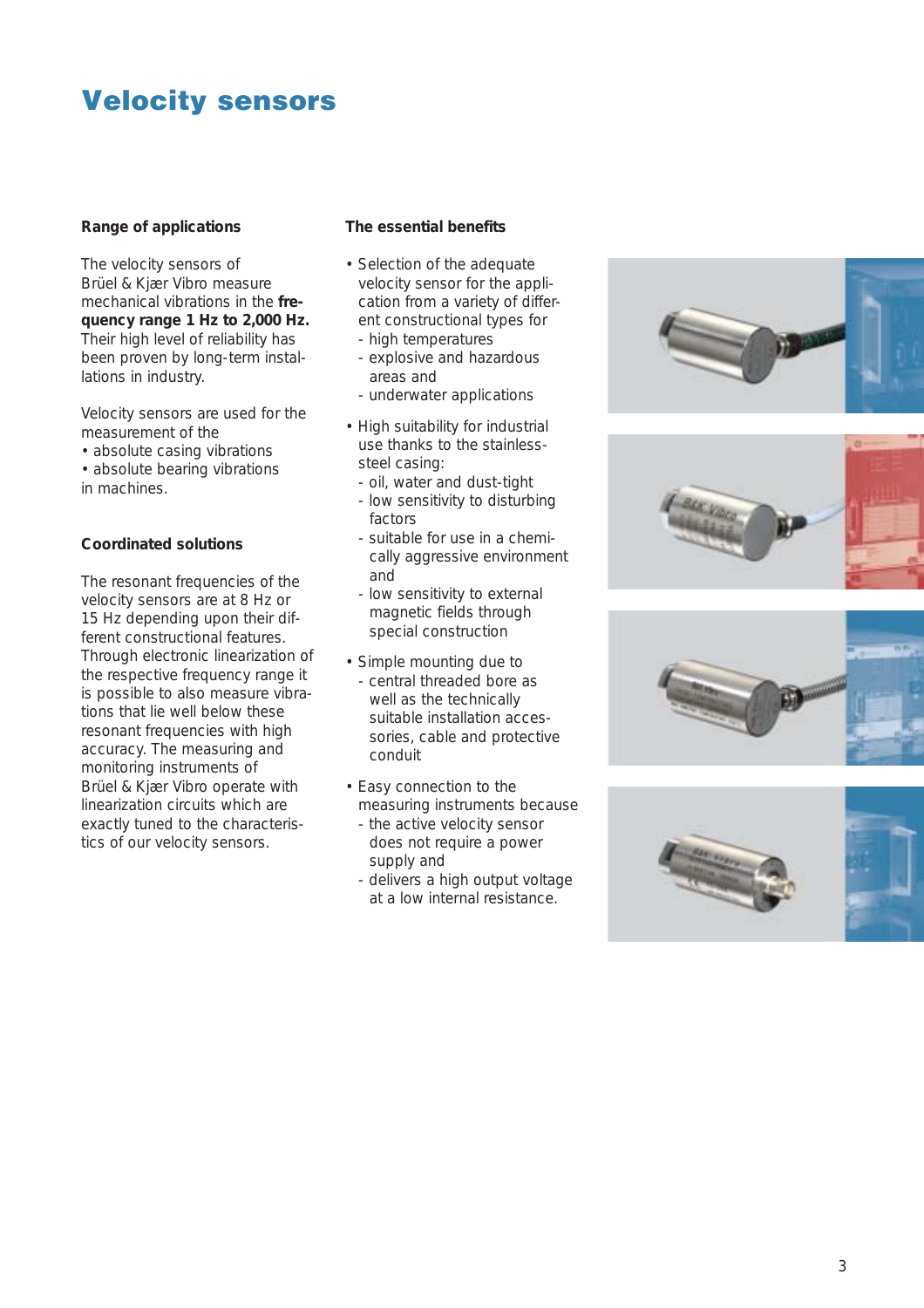## **Technical data of the velocity sensor**

| <b>Measurement direction</b> | horizontal    |                |               |               | vertical       |               |               | horizontal & vertical |                |               |               |
|------------------------------|---------------|----------------|---------------|---------------|----------------|---------------|---------------|-----------------------|----------------|---------------|---------------|
|                              |               |                |               |               |                |               |               |                       |                |               |               |
| <b>Operating conditions</b>  |               |                |               |               |                | Order code    |               |                       |                |               |               |
| Standard for permanent       | <b>VS-068</b> |                |               | <b>VS-069</b> |                |               | <b>VS-077</b> |                       |                |               |               |
| <i>installations</i>         |               |                |               |               |                |               |               |                       |                |               |               |
| <b>Extended temperature</b>  |               |                |               |               |                |               |               | <b>VS-079</b>         |                |               |               |
| range                        |               |                |               |               |                |               |               |                       |                |               |               |
| $Ex$ -areas <sup>1)</sup>    |               | <b>VS-0168</b> |               |               | <b>VS-0169</b> |               |               |                       | <b>VS-0177</b> |               |               |
| Underwater                   |               |                | <b>VS-288</b> |               |                | <b>VS-289</b> |               |                       |                | <b>VS-277</b> |               |
| (to a depth of 50 m)         |               |                |               |               |                |               |               |                       |                |               |               |
| For portable use             |               |                |               |               |                |               |               |                       |                |               | <b>VS-080</b> |

<sup>1)</sup> marking  $\bullet$  II 2 G Ex d IIC T6 Gb  $\bullet$  II 2 D Ex tb IIC T=85 °C Db IP66

#### **Measurement and electrical properties**

| Measurement principle                      | electro-dynamic sensor | electro-dynamic sensor |
|--------------------------------------------|------------------------|------------------------|
| Op. frequency range                        | 10 Hz  2000 Hz         | 20 Hz  2000 Hz         |
| with linearization                         | 1 Hz  2000 Hz          | 1 Hz  2000 Hz          |
| <b>Transmission factor</b>                 | $100$ mV/mm/s          | 75 mV/mm/s             |
| $f = 80$ Hz, R <sub>1</sub> = 1 M $\Omega$ |                        | (VS-079: 70 mV/mm/s)   |
| Transverse sensitivity                     | < 7%                   | $< 5 \%$               |
| Resonant frequency $f_0$                   | 8 Hz +/- 10 %          | 15 Hz +/-2.5 %         |
| Max. permissible                           | $\pm$ 0.45 mm          | $+/- 1$ mm             |
| vibration displacement                     |                        |                        |
| Output impedance                           | $4 \text{ k}\Omega$    | $3.1 \text{ k}\Omega$  |

#### **Operating temperature range**

| $-40$ °C $+80$ °C                               |  |  |  |  |  |  |
|-------------------------------------------------|--|--|--|--|--|--|
| $-40\,^{\circ}\text{C}$ +200 $^{\circ}\text{C}$ |  |  |  |  |  |  |
| $-10$ °C $$ +70 °C                              |  |  |  |  |  |  |
| $-20$ °C $$ +50 °C                              |  |  |  |  |  |  |

#### **Protection class**

| IP 65                  |  |  |  |  |  |  |
|------------------------|--|--|--|--|--|--|
| IP 66                  |  |  |  |  |  |  |
| IP 68 (5 bar)<br>IP 44 |  |  |  |  |  |  |
|                        |  |  |  |  |  |  |

#### **Weight (without cable)**

| approx. 500 g |  |  |  |  |  |  |
|---------------|--|--|--|--|--|--|
| approx. 300 g |  |  |  |  |  |  |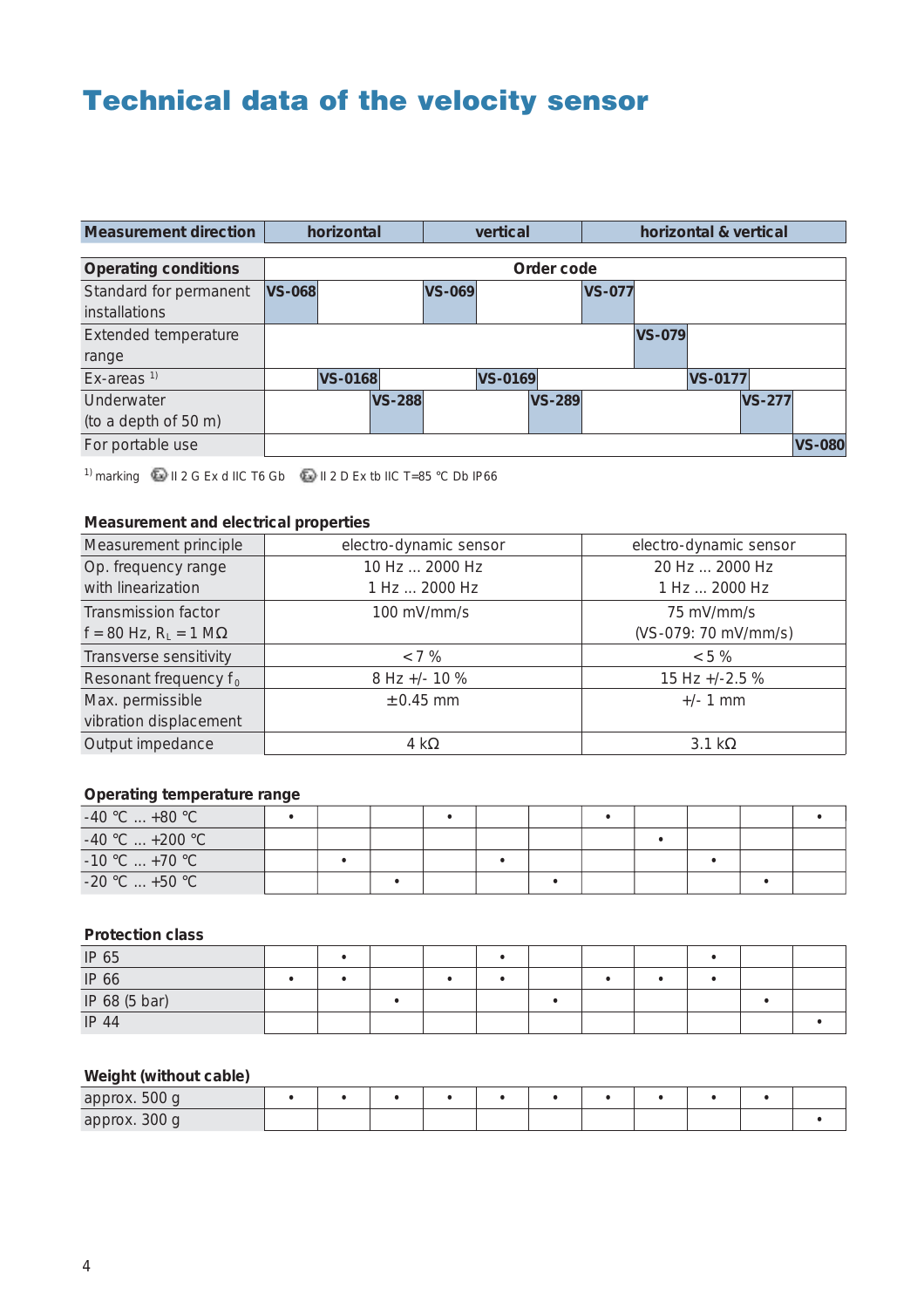| Measurement direction | horizontal | vertical | horizontal & vertical |
|-----------------------|------------|----------|-----------------------|
|                       |            |          |                       |

| <b>Operating conditions</b> |               | Order code     |               |               |                |               |               |               |                |               |               |
|-----------------------------|---------------|----------------|---------------|---------------|----------------|---------------|---------------|---------------|----------------|---------------|---------------|
| Standard for permanent      | <b>VS-068</b> |                |               | <b>VS-069</b> |                |               | <b>VS-077</b> |               |                |               |               |
| installations               |               |                |               |               |                |               |               |               |                |               |               |
| Extended temperature        |               |                |               |               |                |               |               | <b>VS-079</b> |                |               |               |
| range                       |               |                |               |               |                |               |               |               |                |               |               |
| $Ex$ -areas <sup>1)</sup>   |               | <b>VS-0168</b> |               |               | <b>VS-0169</b> |               |               |               | <b>VS-0177</b> |               |               |
| Underwater                  |               |                | <b>VS-288</b> |               |                | <b>VS-289</b> |               |               |                | <b>VS-277</b> |               |
| (to a depth of 50 m)        |               |                |               |               |                |               |               |               |                |               |               |
| For portable use            |               |                |               |               |                |               |               |               |                |               | <b>VS-080</b> |

<sup>1)</sup> marking  $\bigcirc$  II 2 G Ex d IIC T6 Gb  $\bigcirc$  II 2 D Ex tb IIC T=85 °C Db IP66

#### **Electrical connection**

| Integrated cable with<br>open ends    |  |  |  |  |  |  |
|---------------------------------------|--|--|--|--|--|--|
| <b>BNC plug</b><br>(inverse polarity) |  |  |  |  |  |  |

#### **Cable design**

| 2-core, PTFE,<br>length $5 \text{ m}$ <sup>2)</sup> |  |  |  |  |  |                |
|-----------------------------------------------------|--|--|--|--|--|----------------|
| 3-core, PVC,<br>length 10 m                         |  |  |  |  |  |                |
| 2-core, PUR,<br>length 50 m                         |  |  |  |  |  |                |
| With steel protective<br>conduit                    |  |  |  |  |  |                |
| Without steel protective<br>conduit                 |  |  |  |  |  |                |
| Cable must be ordered<br>separately                 |  |  |  |  |  | $^{\bullet}$ 3 |

<sup>2)</sup> cable length of 10 m on demand

 $3)$  e.g. cable length 5 m AC-435 (BNC to Tuchel plug) or AC-183/05 (BNC to BNC)

#### **Sensor mounting**

| Central thread<br>M 10 |  |  |  |  |  |  |
|------------------------|--|--|--|--|--|--|
| Central thread<br>M8   |  |  |  |  |  |  |

 $4)$  can also be supplied as VS-0188 with central thread M 8

 $^{5)}$  typically by means of a magnetic head, (AC-172, AC-273) or probe (AC-171, AC-172)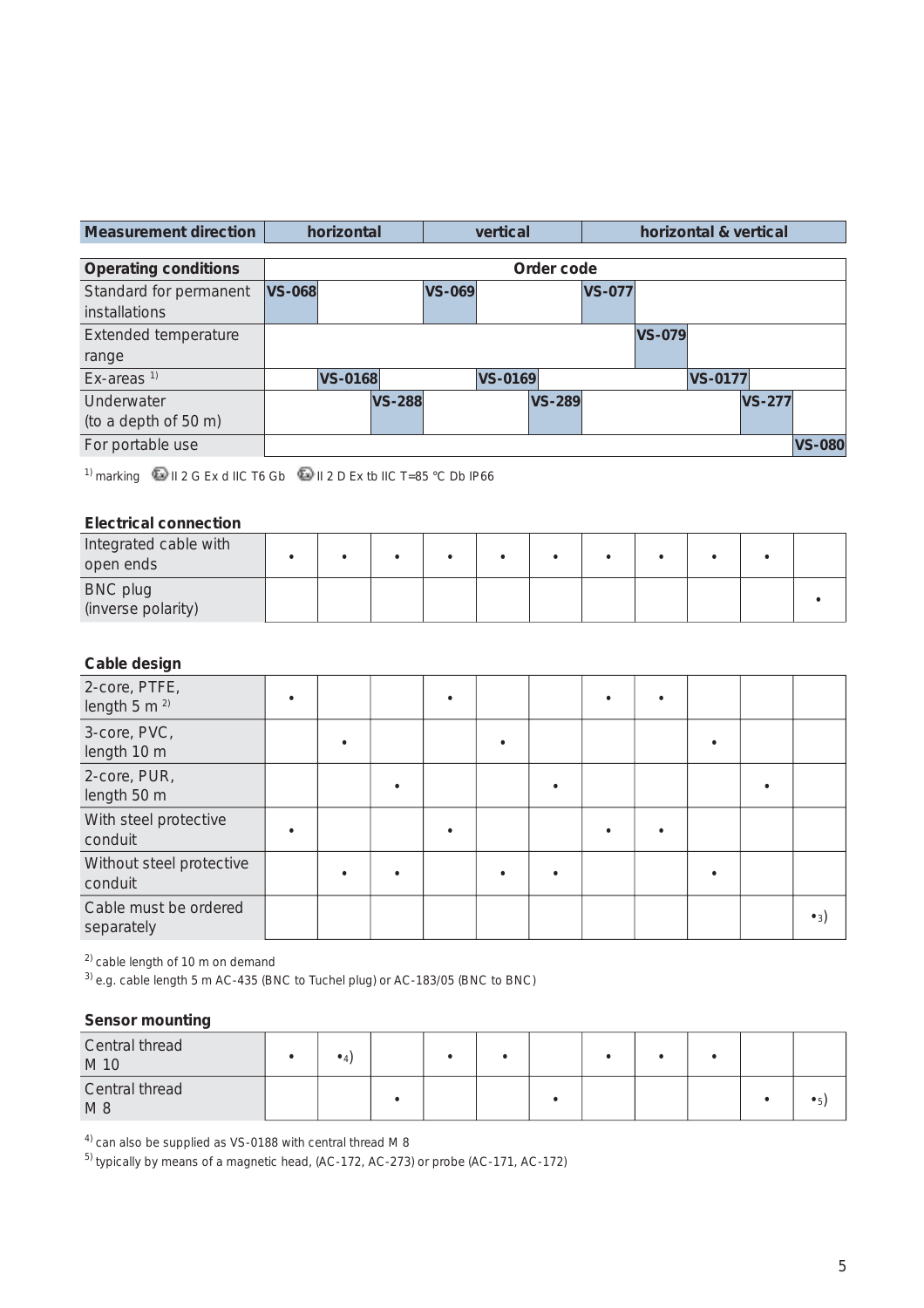

**Types and dimensions**

**AL Vibra**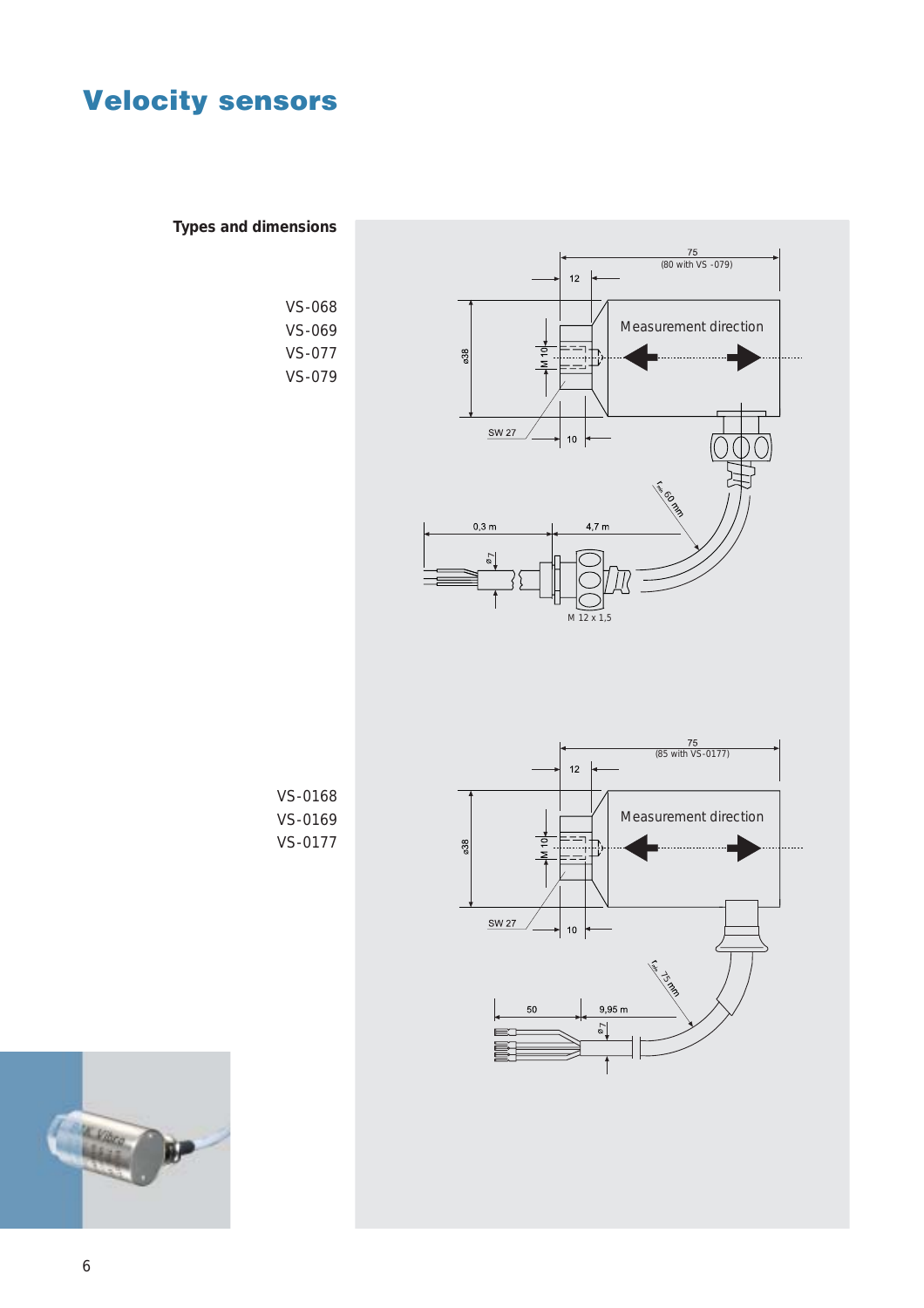#### **Velocity sensors for permanent installation**

| Sensor type/order code                | <b>VS-068</b> | <b>VS-069</b>               | <b>VS-077</b>               | <b>VS-079</b>                         |
|---------------------------------------|---------------|-----------------------------|-----------------------------|---------------------------------------|
| <b>Measurement direction</b>          | horizontal    | vertical                    | horizontal<br>&<br>vertical | horizontal<br>&<br>vertical           |
| Cable length                          |               | 5 m with protective conduit |                             |                                       |
| <b>Operating temperature</b><br>range |               | $-40$ °C $+80$ °C           |                             | High temperature<br>$-40 °C  +200 °C$ |

#### **Velocity sensors for use in Ex-areas**

| Sensor type/order code       | <b>VS-0168</b>      | <b>VS-0169</b>                                                    | <b>VS-0177</b>              |  |  |  |  |
|------------------------------|---------------------|-------------------------------------------------------------------|-----------------------------|--|--|--|--|
| <b>Measurement direction</b> | horizontal          | vertical                                                          | horizontal<br>&<br>vertical |  |  |  |  |
| Cable length                 |                     | 10 m without protective conduit                                   |                             |  |  |  |  |
| Operating temperature range  | $-10$ °C $ + 70$ °C |                                                                   |                             |  |  |  |  |
| <b>Marking</b>               |                     | <b>©</b> II 2 G Ex d IIC T6 Gb © II 2 D Ex tb IIC T=85 °C Db IP66 |                             |  |  |  |  |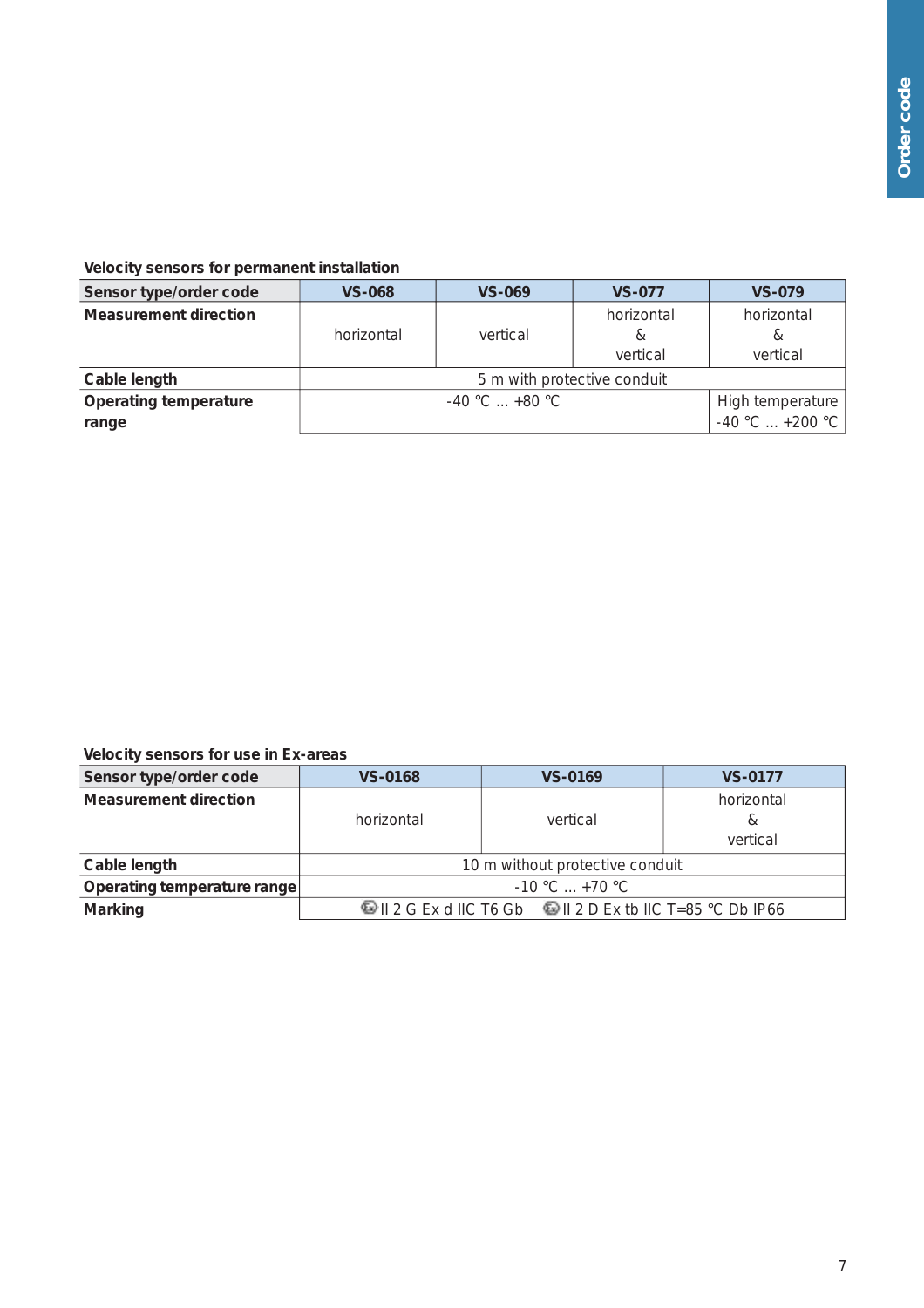**Types and dimensions**

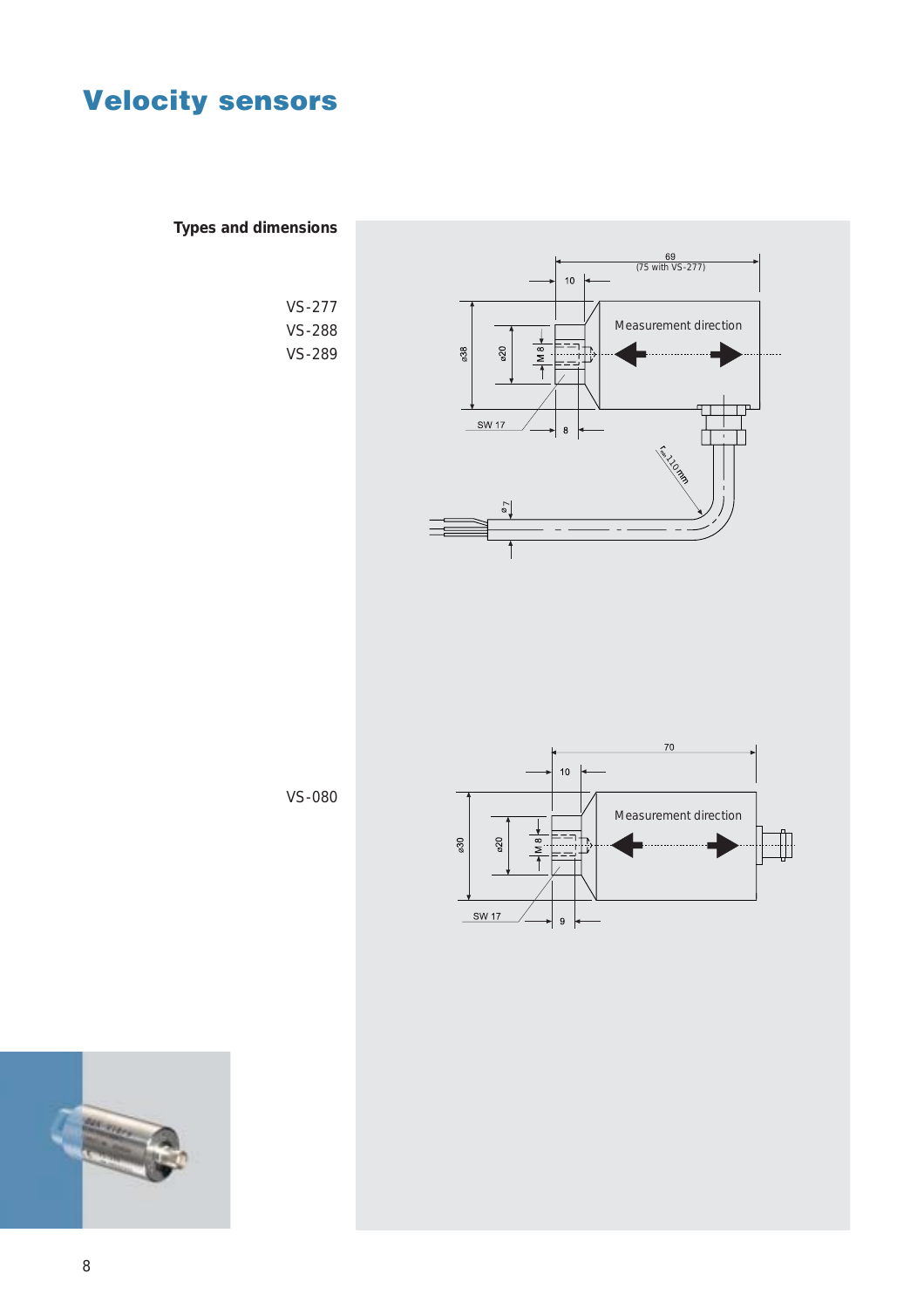#### **Velocity sensors for underwater use**

| Sensor type/order code       | <b>VS-277</b>                 | <b>VS-288</b> | <b>VS-289</b> |
|------------------------------|-------------------------------|---------------|---------------|
| <b>Measurement direction</b> | horizontal<br>&<br>vertical   | horizontal    | vertical      |
| Operating temperature range  | $-20$ °C $$ +50 °C            |               |               |
| Application                  | Underwater to a depth of 50 m |               |               |

#### **Velocity sensor for portable use**

| Sensor type/order code       | <b>VS-080</b>               |  |
|------------------------------|-----------------------------|--|
| Measurement direction        | horizontal                  |  |
|                              | &                           |  |
|                              | vertical                    |  |
| Operating temperature range  | $-40$ °C $+80$ °C           |  |
| <b>Electrical connection</b> | BNC plug (inverse polarity) |  |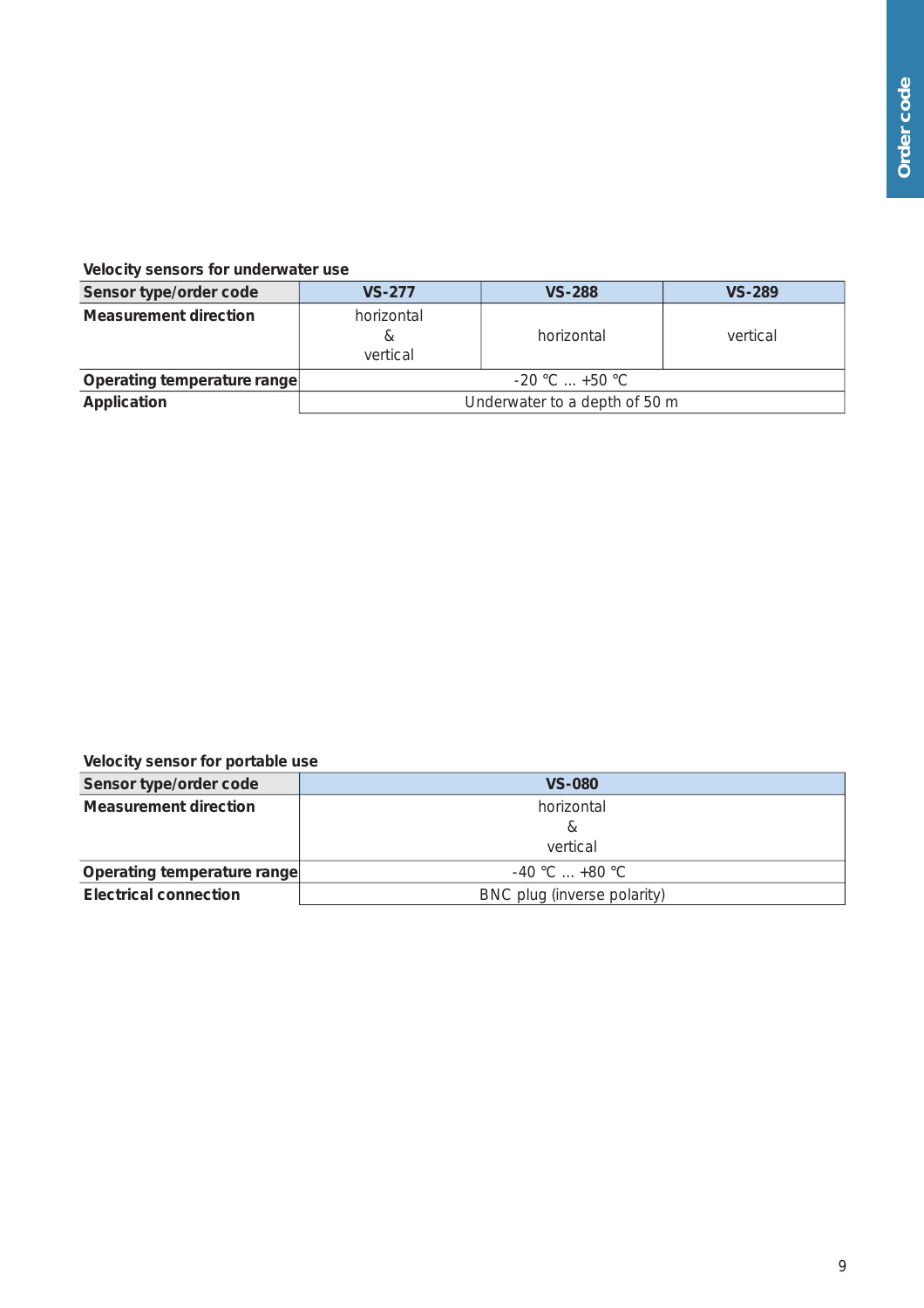### **Installation examples**

#### **Standard application**



#### **Exe installation**

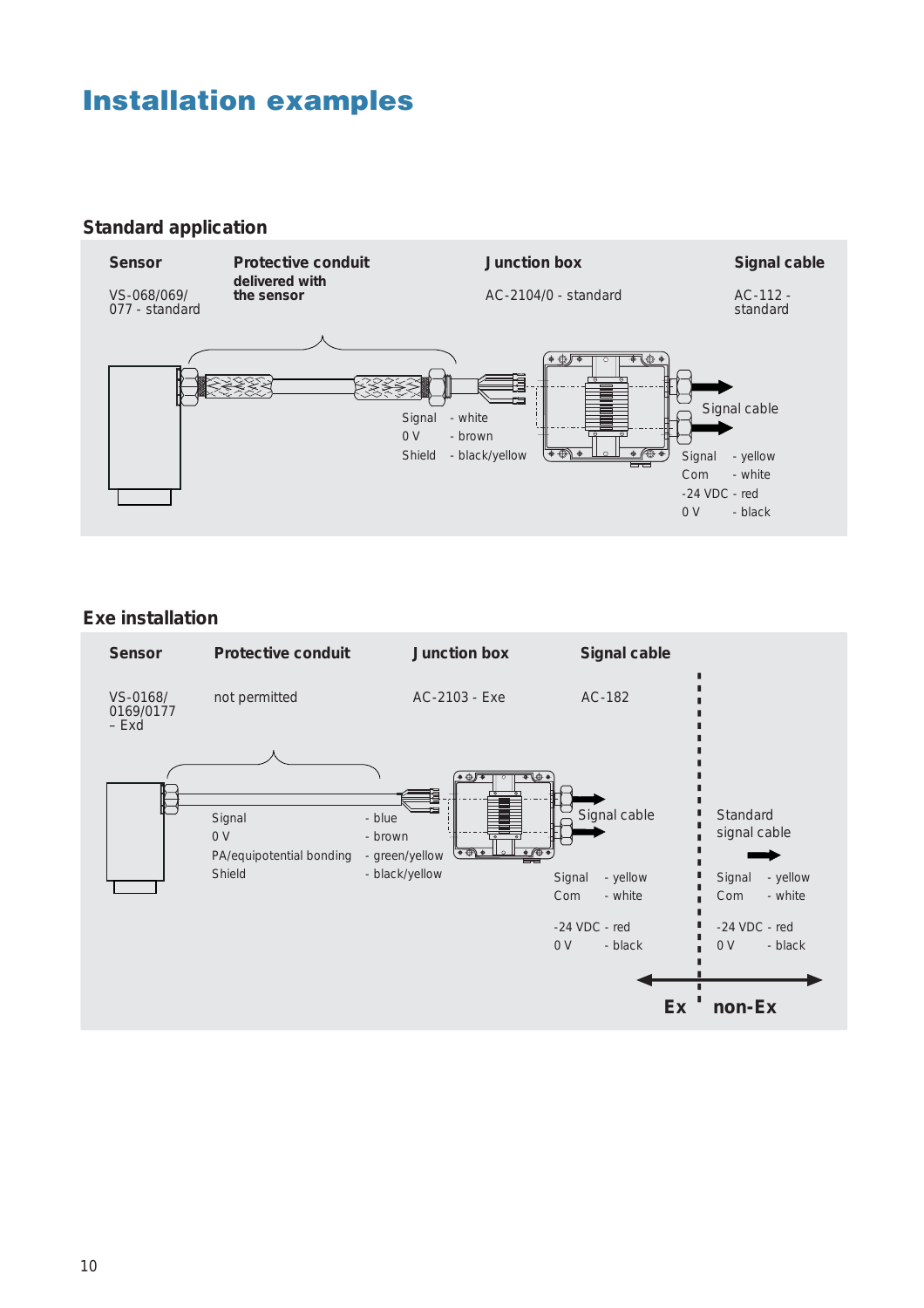# **Brüel & Kjær Vibro Sensors**



For more information, please refer to **www.bkvibro.com/en/products/sensors**